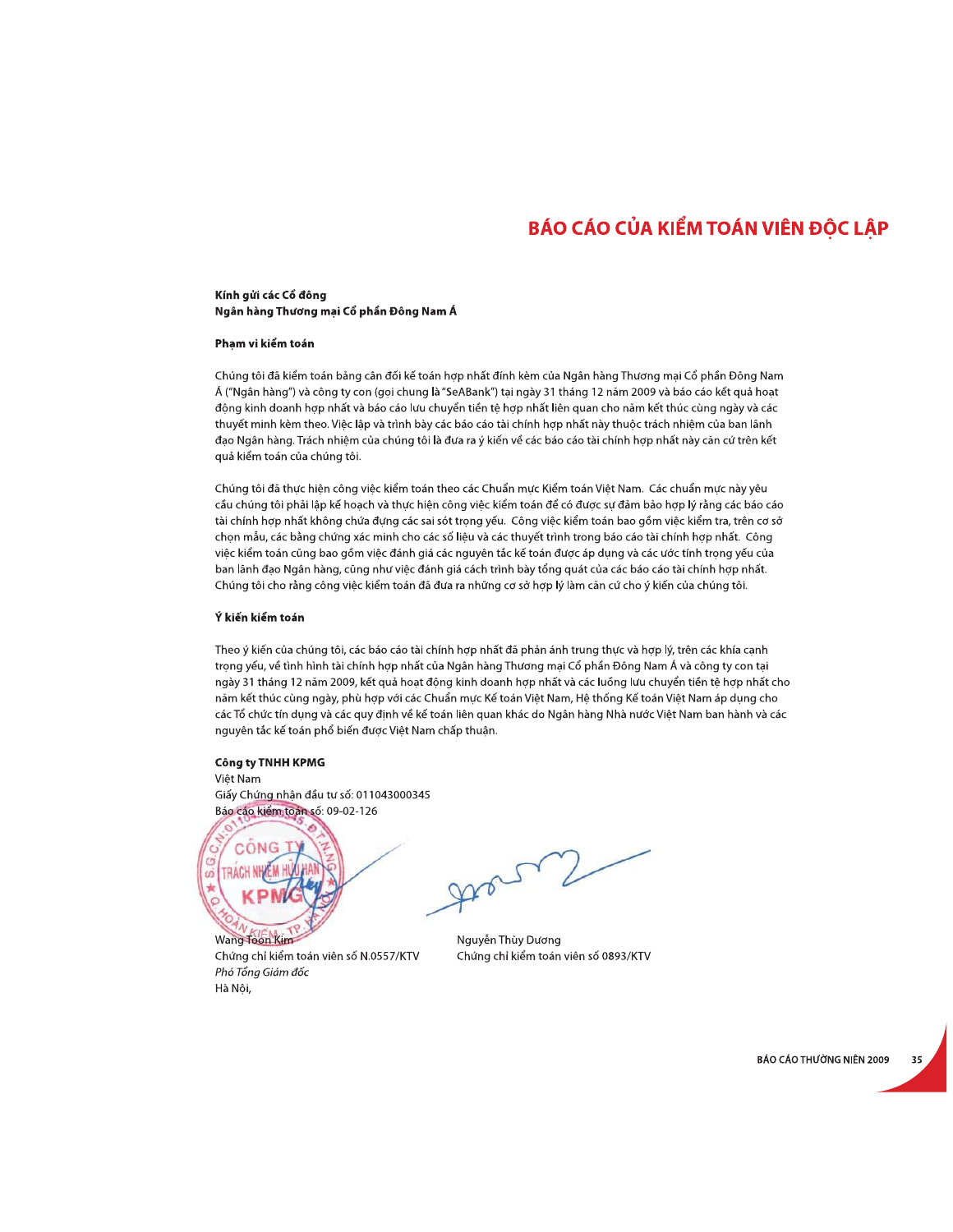## BẢNG CÂN ĐỐI KẾ TOÁN HỢP NHẤT TẠI NGÀY 31 THÁNG 12 NĂM 2009

|                |                                               | Triệu VNĐ  | Triệu VNĐ (Điều chính lại) |
|----------------|-----------------------------------------------|------------|----------------------------|
| A              | TÀI SẢN                                       |            |                            |
| Ш              | Tiền mặt và vàng tại quỹ                      | 200.016    | 144.425                    |
| Ш              | Tiền gửi tại Ngân hàng Nhà nước Việt Nam      | 1.493.565  | 112.914                    |
| Ш              | Tiền gửi và cho vay các tổ chức tín dụng khác | 14.382.900 | 9.159.686                  |
| 1              | Tiền gửi tại các tổ chức tín dụng khác        | 14.382.900 | 9.159.686                  |
| IV             | Chứng khoán kinh doanh                        | 491.027    | 724.985                    |
| 1              | Chứng khoán kinh doanh                        | 530.901    | 978.380                    |
| 2              | Dự phòng giảm giá chứng khoán kinh doanh      | (39.874)   | (253.395)                  |
| ۷              | Cho vay khách hàng                            | 9.464.859  | 7.506.934                  |
| 1              | Cho vay khách hàng                            | 9.625.900  | 7.585.851                  |
| 2              | Dự phòng rủi ro cho vay khách hàng            | (161.041)  | (78.917)                   |
| ۷ı             | Ứng trước để mua chứng khoán                  | 1.095.738  | 1.306.000                  |
| VII            | Chứng khoán đầu tư                            | 2.292.000  | 2.340.000                  |
| 1              | Chứng khoán đầu tư sẵn sàng để bán            | 1.170.000  | 1.630.000                  |
| $\overline{2}$ | Chứng khoán đầu tư giữ đến ngày đáo han       | 1.122.000  | 710.000                    |
| VIII           | Góp vốn, đầu tư dài hạn                       | 182.902    | 156.002                    |
| 1              | Đầu tư dài han khác                           | 182.902    | 156.002                    |
| IX.            | Tài sản cố đỉnh                               | 195.635    | 118.868                    |
| 1              | Tài sản cố đinh hữu hình                      | 131.185    | 64.178                     |
| a              | Nguyên giá                                    | 171.820    | 85.165                     |
| b              | Giá tri hao mòn lũy kế                        | (40.635)   | (20.987)                   |
| 2              | Tài sản cố định vô hình                       | 64.450     | 54.690                     |
| а              | Nguyên giá                                    | 79.083     | 61.643                     |
| b              | Giá tri hao mòn lũy kế                        | (14.633)   | (6.953)                    |
| X              | Bất động sản đầu tư                           | 64.339     |                            |
| a              | Nguyên giá                                    | 64.362     |                            |
| b              | Giá trị hao mòn lũy kế                        | (23)       |                            |
| XI             | Tài sản Có khác                               | 734.014    | 698.412                    |
| 1              | Các khoản phải thu                            | 347.588    | 269.877                    |
| 2              | Các khoản lãi, phí phải thu                   | 299.075    | 346.170                    |
| 3              | Tài sản Có khác                               | 87.351     | 82.365                     |
|                | TỔNG TÀI SẢN                                  | 30.596.995 | 22.268.226                 |

 $\begin{array}{|c|c|c|c|c|}\n\hline\n31/12/2009 & 31/12/2008\n\end{array}$ 

36 BÁO CÁO THƯỜNG NIÊN 2009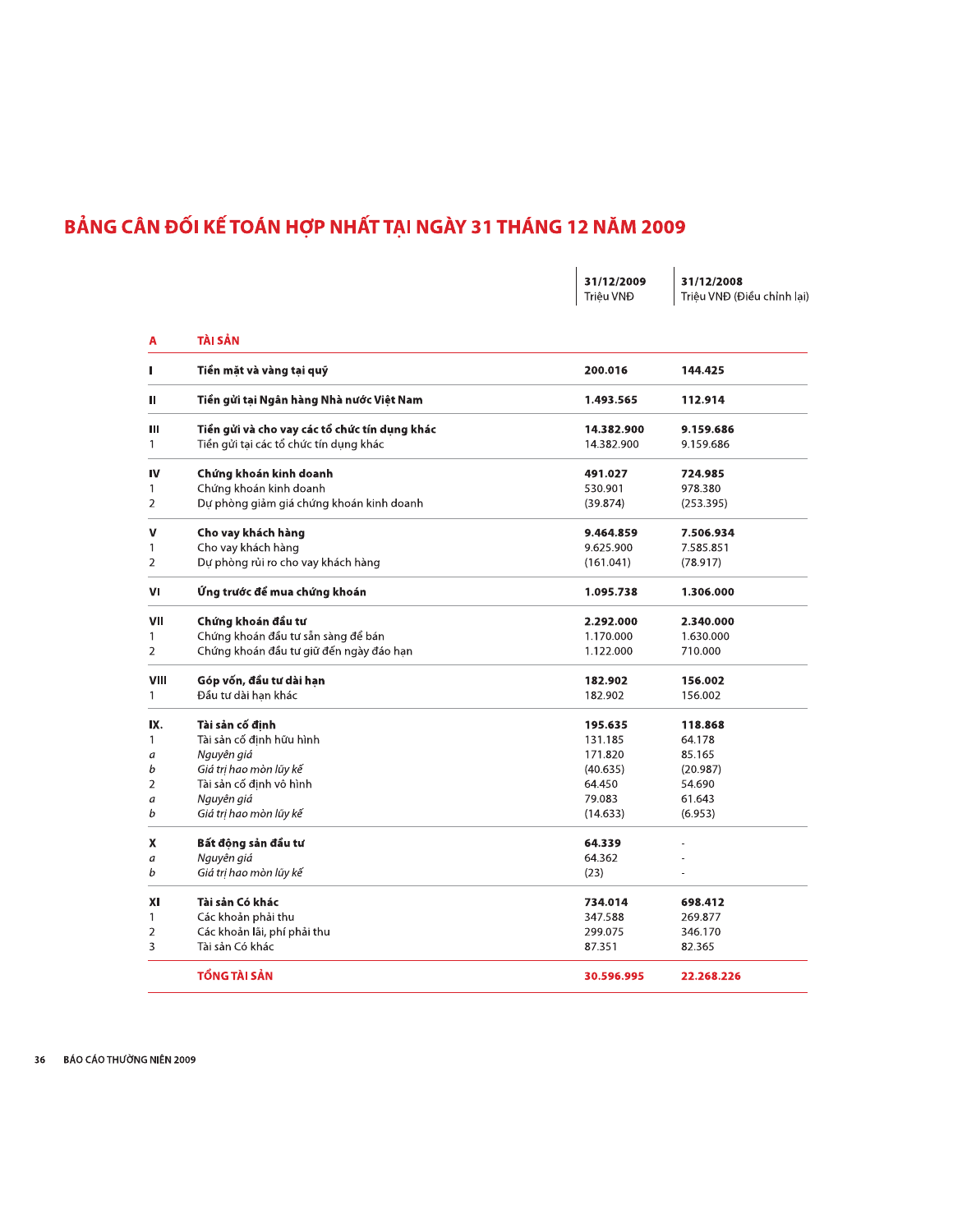|                    |                                                                                                                               |                                                |                                           | 31/12/2009<br>Triêu VNĐ                 | 31/12/2008<br>Triệu VNĐ (Điều chỉnh lại) |
|--------------------|-------------------------------------------------------------------------------------------------------------------------------|------------------------------------------------|-------------------------------------------|-----------------------------------------|------------------------------------------|
| В                  | NỢ PHẢI TRẢ VÀ VỐN CHỦ SỞ HỮU                                                                                                 |                                                |                                           |                                         |                                          |
|                    | ■ NỢ PHẢI TRẢ                                                                                                                 |                                                |                                           |                                         |                                          |
| ш<br>$\mathbf{1}$  | Tiền gửi của các tổ chức tín dụng khác                                                                                        | Tiền gửi và tiền vay các tổ chức tín dụng khác |                                           | 12.297.482<br>12.297.482                | 8.142.897<br>8.142.897                   |
| Ш                  | Tiền gửi của khách hàng                                                                                                       |                                                |                                           | 12.345.847                              | 8.587.008                                |
| v                  | Các công cụ tài chính phái sinh và<br>các khoản nợ tài chính khác                                                             |                                                |                                           | 2.885                                   | 3.042                                    |
| VI                 | Phát hành giấy tờ có giá                                                                                                      |                                                |                                           |                                         | 1.000.000                                |
| VII<br>1<br>2<br>3 | Các khoản nợ khác<br>Các khoản lãi, phí phải trả<br>Các khoản phải trả và công nơ khác<br>Dự phòng cho các cam kết ngoại bảng |                                                |                                           | 469.341<br>226.356<br>239.926<br>3.059  | 506.307<br>264.621<br>241.046<br>640     |
|                    | TỔNG NỢ PHẢI TRẢ                                                                                                              |                                                |                                           | 25.115.555                              | 18.239.254                               |
|                    | ■ VỐN CHỦ SỞ HỮU                                                                                                              |                                                |                                           |                                         |                                          |
| <b>VIII</b>        | Vốn và các quỹ                                                                                                                |                                                |                                           | 5.481.440                               | 4.028.972                                |
| $\mathbf{1}$<br>2  | Vốn cổ phần<br>Vốn cổ phần<br>a<br>Vốn khác<br>b<br>Quỹ của tổ chức tín dụng                                                  |                                                |                                           | 5.068.600<br>5.068.545<br>55<br>141.552 | 4.068.600<br>4.068.545<br>55<br>67.397   |
| 3                  | Lợi nhuận chưa phân phối/(lỗ lũy kế)                                                                                          |                                                |                                           | 271.288                                 | (107.025)                                |
|                    | TỔNG VỐN CHỦ SỞ HỮU<br>TỔNG NỢ PHẢI TRẢ VÀ VỐN CHỦ SỞ HỮU                                                                     |                                                |                                           | 5.481.440                               | 4.028.972                                |
|                    | CÁC CHỈ TIÊU NGOÀI BẢNG CÂN ĐỐI KẾ TOÁN                                                                                       |                                                |                                           | 30.596.995                              | 22.268.226                               |
| IX                 | NGHĨA VỤ NỢ TIỀM ẨN                                                                                                           |                                                |                                           |                                         |                                          |
| 1                  | Thư tín dụng                                                                                                                  |                                                |                                           | 287.625                                 | 32.176                                   |
| 2                  | Bảo lãnh khác                                                                                                                 |                                                |                                           | 119.948                                 | 50.800                                   |
| X<br>1             | <b>CAM KẾT KHÁC</b><br>Các hợp đồng ngoại hối chưa đến hạn                                                                    |                                                |                                           | 1.156.029                               | 98.808                                   |
|                    | Người phê duyệt:                                                                                                              | Kế toán trưởng                                 | 03006488<br>NGÂN HÀNG<br>$\mathcal{Q}$    | Tổng Giám đốc                           |                                          |
|                    |                                                                                                                               | Bùi Thị Thanh Hương                            | THƯƠNG MẠI CO<br><b>DONG NA</b><br>AN MEM | <b>Vic Văn Chí</b>                      |                                          |
|                    |                                                                                                                               |                                                |                                           |                                         |                                          |
|                    |                                                                                                                               |                                                |                                           |                                         | <b>BAU CAU I HƯỜNG NIÊN 200</b>          |

BAO CAO THUONG NIEN 2009 37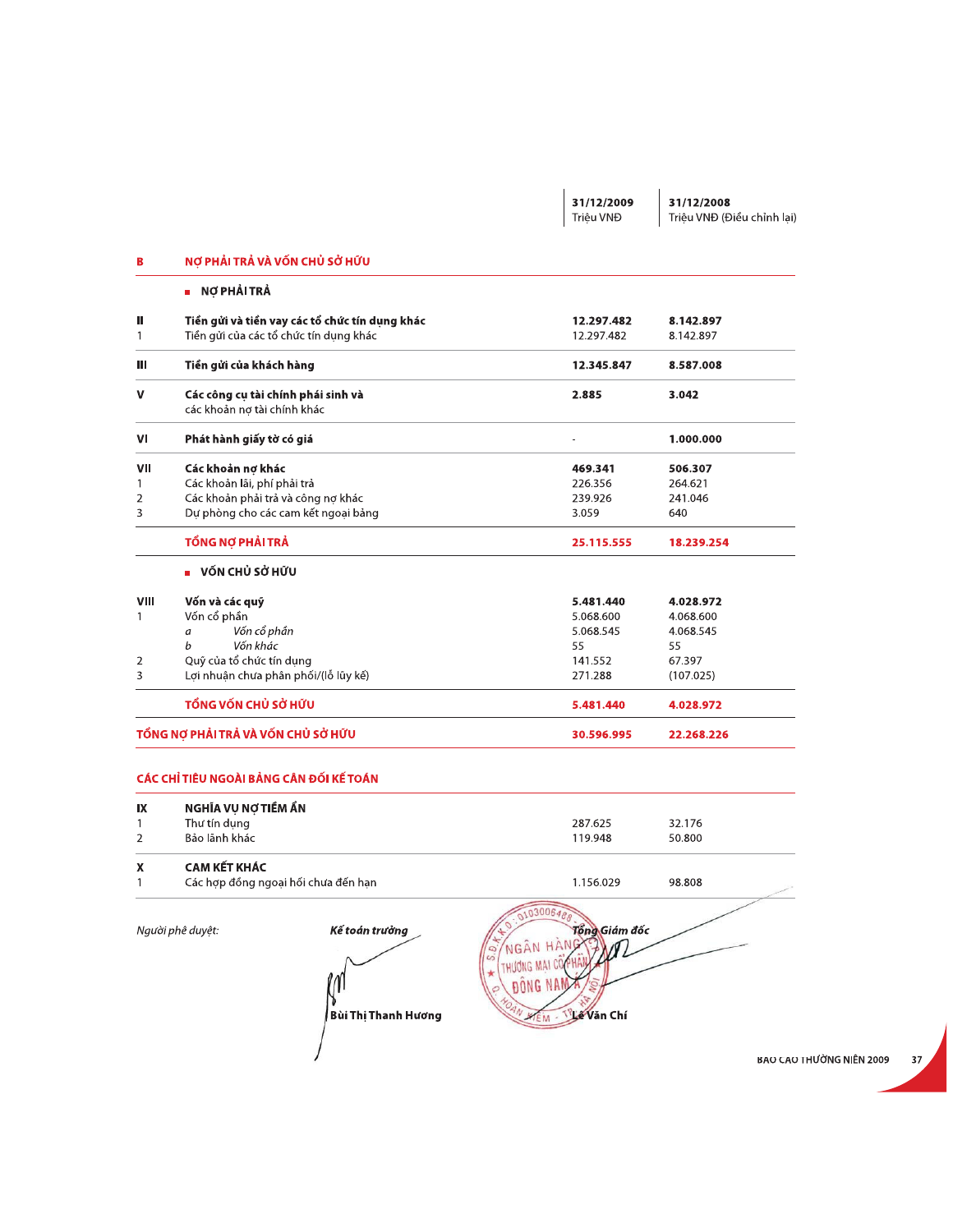# BÁO CÁO KẾT QUẢ HOẠT ĐỘNG KINH DOANH HỢP NHẤT<br>CHO NĂM KẾT THÚC NGÀY 31 THÁNG 12 NĂM 2009

|                     |                                                                                                             | 2009<br>Triêu VNĐ        | 2008<br>Triệu VNĐ (Điều chỉnh lại) |
|---------------------|-------------------------------------------------------------------------------------------------------------|--------------------------|------------------------------------|
| 1<br>$\overline{2}$ | Thu nhập lãi và các khoản thu nhập tương tự<br>Chi phí lãi và các chi phí tương tư                          | 1.644.834<br>(923.348)   | 2.988.287<br>(2.342.737)           |
| п                   | Thu nhập lãi thuần                                                                                          | 721.486                  | 645.550                            |
| 3<br>4              | Thu nhập từ hoạt động dịch vụ<br>Chi phí hoạt động dịch vụ                                                  | 101.357<br>(12.169)      | 114.374<br>(6.725)                 |
| Ш                   | Lãi thuần từ hoạt động dịch vụ                                                                              | 89.188                   | 107.649                            |
| Ш                   | Lãi/(lỗ) thuần từ kinh doanh ngoai hối                                                                      | 30.615                   | (16.899)                           |
| <b>IV</b><br>5<br>6 | Lãi/(lỗ) thuần từ mua bán chứng khoán kinh doanh<br>Thu nhập từ hoạt đông khác<br>Chi phí từ hoạt động khác | 100.358<br>4.739<br>(74) | (283.235)<br>17.695                |
| VI                  | Lãi thuần từ hoạt động khác                                                                                 | 4.665                    | 17.695                             |
| VII                 | Thu nhập từ góp vốn, mua cổ phần                                                                            | 2.715                    |                                    |
| VIII                | Chi phí hoạt động                                                                                           | (266.592)                | (199.288)                          |
| IX                  | Lơi nhuân thuần từ hoat đông kinh doanh<br>trước chi phí dự phòng rủi ro tín dụng                           | 682.435                  | 271.472                            |
| X                   | Chi phí dự phòng rủi ro tín dụng                                                                            | (82.122)                 | (33.283)                           |
| XI<br>7             | Lợi nhuận trước thuế<br>Chi phí thuế thu nhập doanh nghiệp hiên hành                                        | 600.313<br>(140.513)     | 238.189<br>(65.229)                |
| XII                 | Chi phí thuế thu nhập doanh nghiệp                                                                          | (140.513)                | (65.229)                           |
| XIII                | Lợi nhuận sau thuế                                                                                          | 459.800                  | 172.960                            |

Người phê duyệt:



 $0300648$ Tổng Giám đốc NGÂN HÀN HUONG MAI C **BÔNG NAI Victor** Văn Chí **KIEM** 

38 BÁO CÁO THƯỜNG NIÊN 2009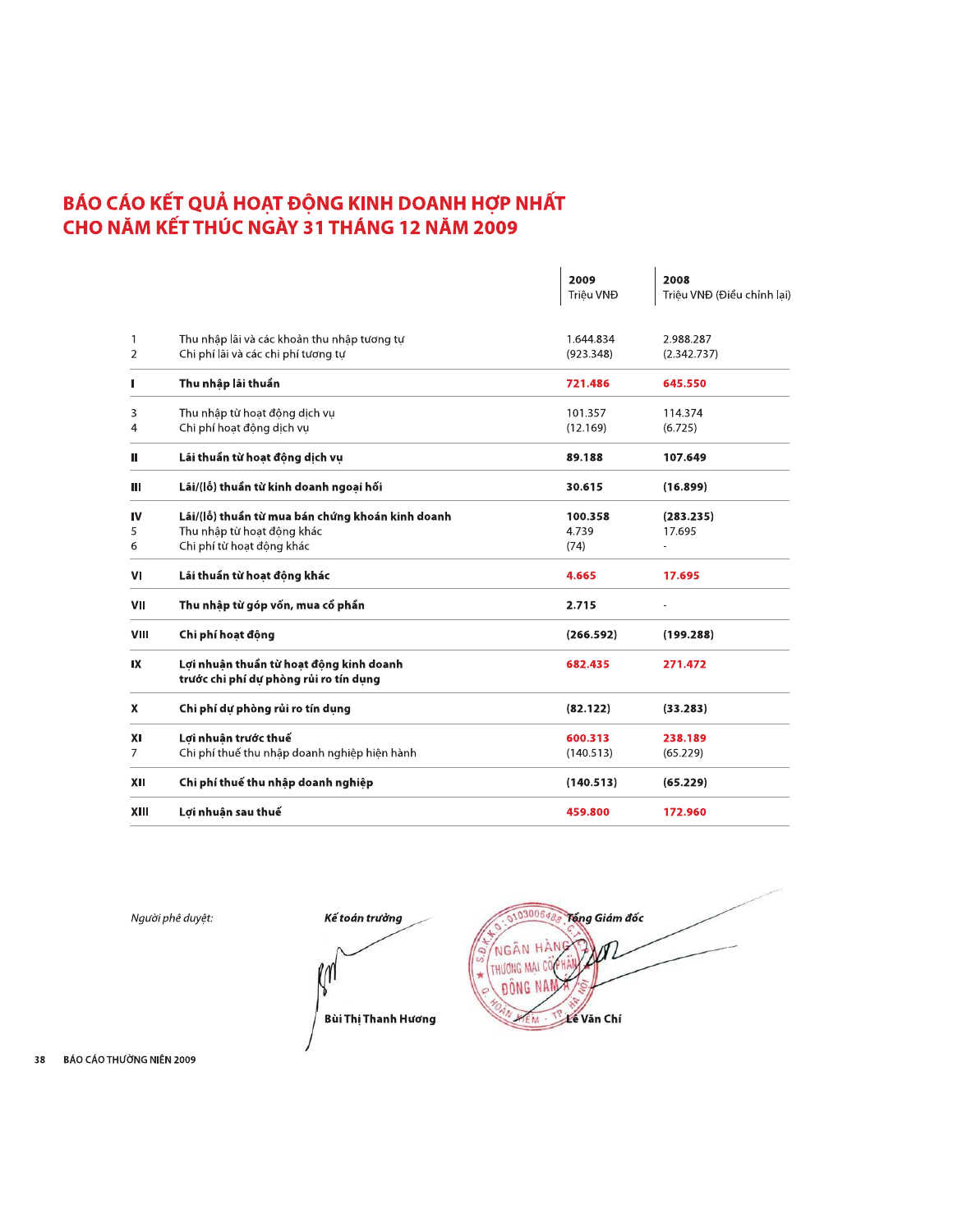|    | BÁO CÁO LƯU CHUYỂN TIỀN TỆ HỢP NHẤT                                                                   |             |                            |
|----|-------------------------------------------------------------------------------------------------------|-------------|----------------------------|
|    | CHO NĂM KẾT THÚC NGÀY 31 THÁNG 12 NĂM 2009                                                            |             |                            |
|    |                                                                                                       | 2009        | 2008                       |
|    |                                                                                                       | Triêu VNĐ   | Triệu VNĐ (Điều chỉnh lại) |
|    | LƯU CHUYỂN TIỀN TỪ HOẠT ĐỘNG KINH DOANH                                                               |             |                            |
| 01 | Thu nhập lãi và các khoản thu nhập tương tự nhận được                                                 | 1.675.675   | 2.940.910                  |
| 02 | Chi phí lãi và các chi phí tương tự đã trả                                                            | (961.613)   | (2.290.212)                |
| 03 | Thu nhập từ hoạt động dịch vụ nhận được                                                               | 89.188      | 107.649                    |
| 04 | Chênh lệch số tiền thực chi từ các hoạt động kinh doanh                                               | (30.828)    | (46.739)                   |
|    | ngoại hối và chứng khoán                                                                              |             |                            |
| 05 | Thu nhập thuần khác                                                                                   | 4.665       | 11.628                     |
| 06 | Tiền chi trả lương và chi phí hoạt động                                                               | (239.202)   | (182.397)                  |
| 07 | Thuế thu nhập doanh nghiệp đã nộp                                                                     | (136.431)   | (110.861)                  |
|    | Lưu chuyển tiền thuần từ hoạt động kinh doanh<br>trước những thay đổi về tài sản và công nợ hoạt động | 401.454     | 429.978                    |
|    | ■ Những thay đổi về tài sản hoạt động                                                                 |             |                            |
| 08 | (Tăng)/giảm tiền gửi tại các tổ chức tín dụng khác                                                    | (7.062.501) | 3.398.182                  |
| 09 | Giảm chứng khoán đầu tư                                                                               | 495.479     | 1.408.731                  |
| 10 | (Tăng)/giảm các khoản cho vay khách hàng                                                              | (1.829.787) | 2.847.524                  |
| 11 | Tăng về tài sản có khác                                                                               | (41.379)    | (158.379)                  |
|    | Những thay đổi về công nợ hoạt động                                                                   |             |                            |
| 12 | Tăng/(giảm) các khoản tiền gửi của các tổ chức tín dụng khác                                          | 4.154.585   | (1.662.418)                |
| 13 | Tăng/(giảm) tiền gửi của khách hàng                                                                   | 3.758.839   | (2.157.170)                |
| 14 | Giảm nguồn vốn tài trợ ủy thác                                                                        |             | (30)                       |
| 15 | (Giảm)/tăng của các công cụ phái sinh và                                                              | (157)       | 3.042                      |
|    | các khoản nợ tài chính khác                                                                           |             |                            |
| 16 | (Giảm)/tăng về công nợ hoạt động khác                                                                 | (95.941)    | 168.964                    |
| 17 | Chi từ các quỹ                                                                                        | (7.212)     | (7.980)                    |
| I. | LƯU CHUYỂN TIỀN THUẦN TỪ HOẠT ĐỘNG KINH DOANH                                                         | (226.620)   | 4.270.444                  |
|    | LƯU CHUYỂN TIỀN TỪ HOẠT ĐỘNG ĐẦU TƯ                                                                   |             |                            |
| 01 | Tiền chi mua tài sản cố đinh                                                                          | (104.172)   | (78.922)                   |
| 02 | Tiền thu từ thanh lý tài sản cố định                                                                  | 40          | 18.989                     |
| 03 | Tiền chi đầu tư, góp vốn vào các đơn vị khác                                                          | (10.646)    | (111.102)                  |
| 04 | Tiền chi mua bất động sản đầu tư                                                                      | (64.362)    |                            |
| 05 | Tiền thu cổ tức nhận được từ các khoản đầu tư,<br>góp vốn dài hạn                                     | 2.715       |                            |
|    | LƯU CHUYỂN TIỀN THUẦN TỪ HOẠT ĐỘNG ĐẦU TƯ                                                             | (176.425)   | (171.035)                  |
| Ш  |                                                                                                       |             |                            |

BAO CAO THUONG NIEN 2009 39